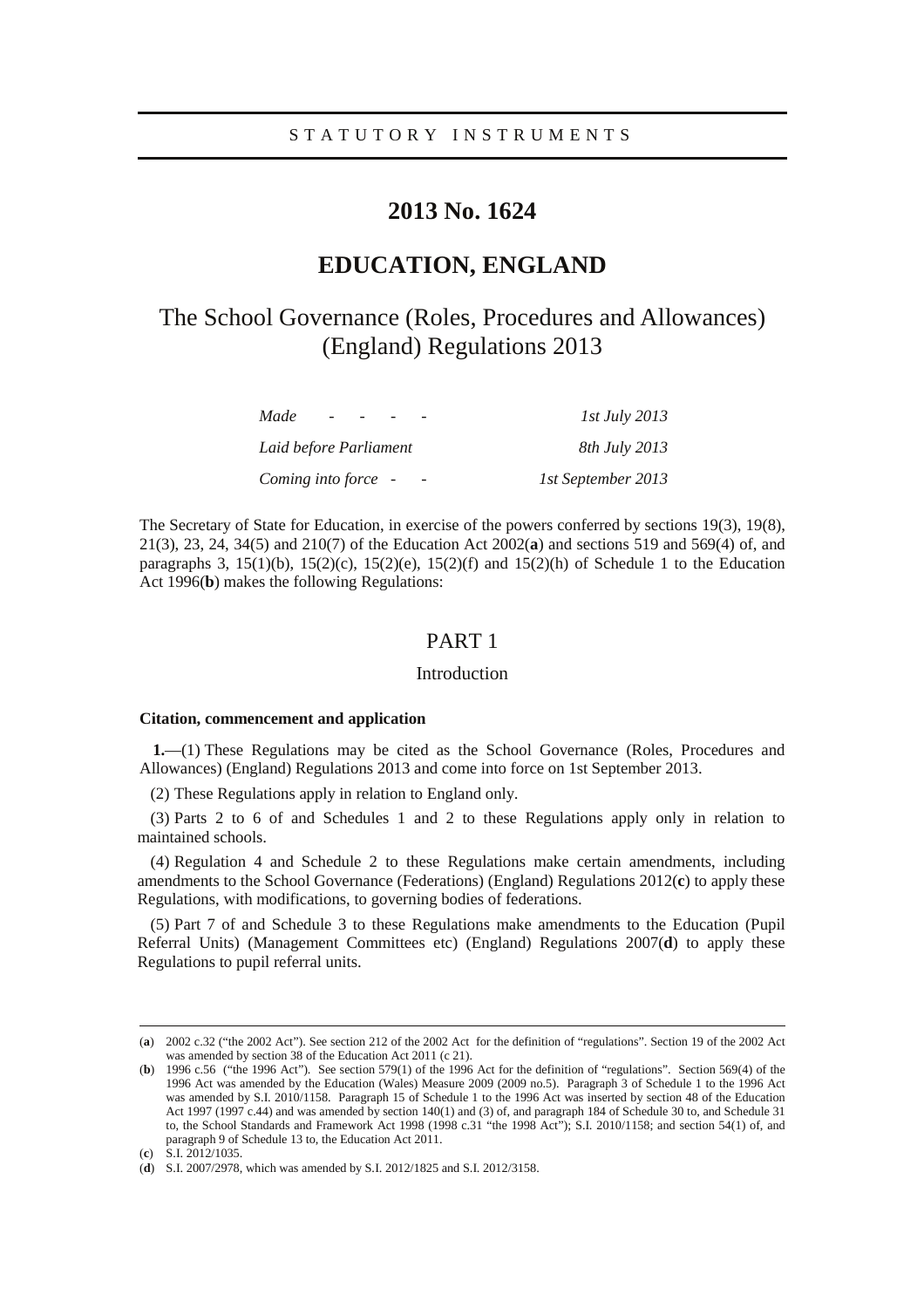#### **Interpretation**

**2.** In these Regulations—

"the EA 1996" means the Education Act 1996;

"the SSFA 1998" means the School Standards and Framework Act 1998(**a**);

"the EA 2002" means the Education Act 2002;

"the EIA 2006" means the Education and Inspections Act 2006(**b**);

"the Constitution Regulations 2007" means the School Governance (Constitution) (England) Regulations 2007(**c**);

"the Constitution Regulations 2012" means the School Governance (Constitution) (England) Regulations 2012(**d**);

"clerk" means the person appointed as clerk to the governing body, or as the case may be, to a committee of the governing body;

in relation to a governing body to which the Constitution Regulations 2007 apply, "associate member" has the meaning given in regulation 11 of the Constitution Regulations 2007, and in relation to a governing body to which the Constitution Regulations 2012 apply, "associate member" has the meaning given in regulation 12 of the Constitution Regulations 2012;

"a committee" means a committee established by the governing body to which the governing body has delegated any of its functions;

"a governing body" or "the governing body" of a school means the governing body of a school to which the provision applies, and "a governor" means a member of such a governing body;

"the local authority" means the local authority that maintains any school to which the provision applies;

"meeting of the school" means a meeting of the governing body or of a committee;

"receipt" includes other evidence establishing the amount of any expenditure; and

"a school" means a maintained school within the meaning of section 39(1) of the EA 2002.

## **Revocation**

**3.** The Education (School Government) (Terms of Reference) (England) (Regulations) 2000**(e)**, the Education (Governors' Allowances) (England) Regulations 2003(**f**) and the School Governance (Procedures) (England) Regulations 2003(**g**) are revoked on 1st September 2013.

<sup>(</sup>**a**) 1998 c.31.

<sup>(</sup>**b**) 2006 c.40.

<sup>(</sup>**c**) S.I. 2007/957. (**d**) S.I. 2012/1034.

<sup>(</sup>**e**) S.I. 2000/2122, which was amended by S.I. 2006/2661, S.I. 2010/1172 and S.I. 2012/1845.

<sup>(</sup>**f**) S.I. 2003/523, which was amended by S.I. 2010/1172 and S.I. 2012/979.

<sup>(</sup>**g**) S.I. 2003/1377, which was amended by S.I. 2003/1916, S.I. 2004/450, S.I. 2007/959, S.I. 2007/3464, S.I. 2009/2680 and S.I. 2010/1172.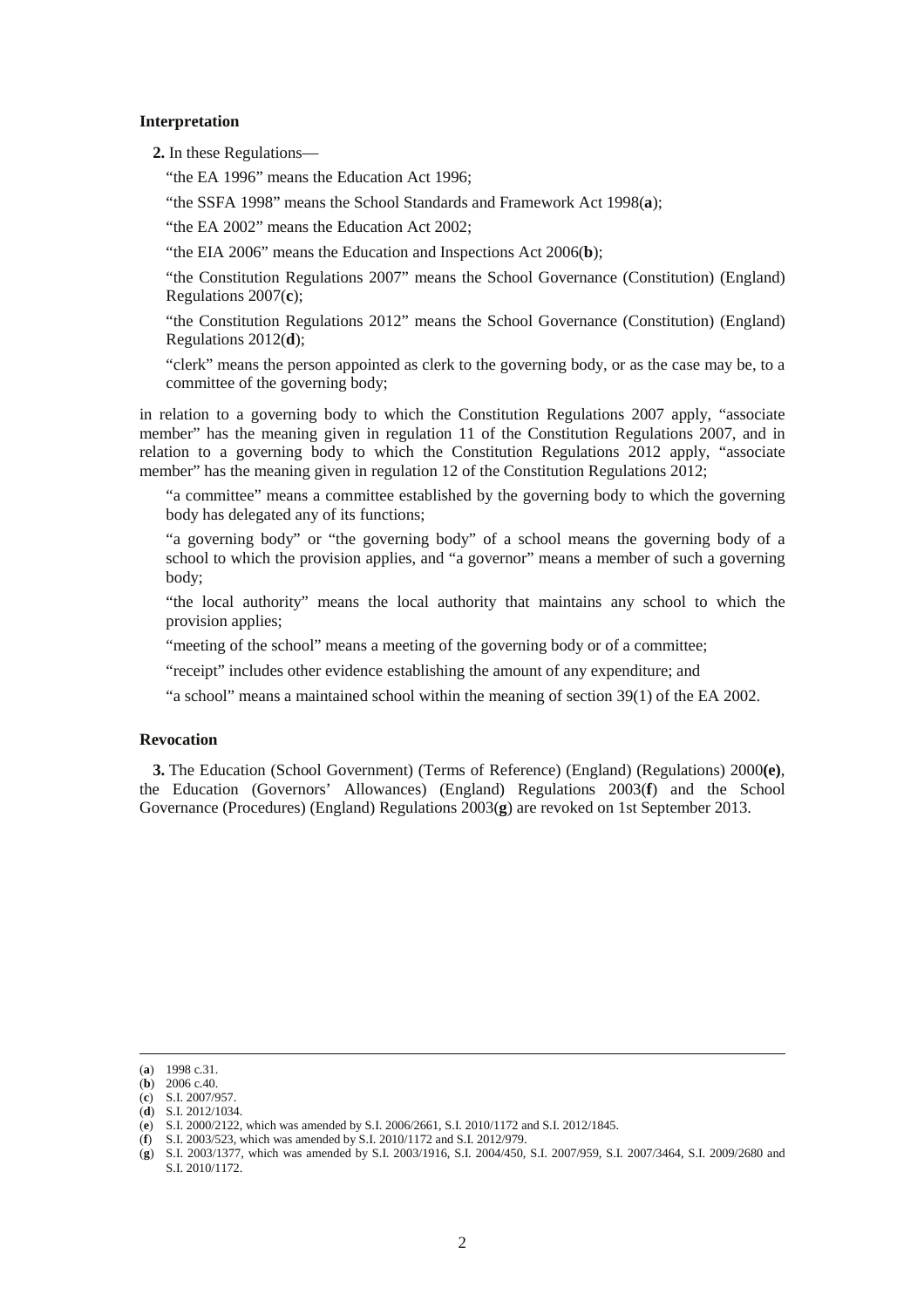### **Amendments to the School Governance (Collaboration) (England) Regulations 2003 and the School Governance (Federations) (England) Regulations 2012**

**4.** The amendments made by Schedule 2 have effect.

#### **Service of notices**

**5.** Any notice required to be served by or under these Regulations is to be served in accordance with section 572 of the EA 1996.

## PART 2

## Roles of the Governing Body and Head Teacher

**6.**—(1) The functions of the governing body include the following core functions —

- (a) ensuring that the vision, ethos and strategic direction of the school are clearly defined;
- (b) ensuring that the head teacher performs his or her responsibilities for the educational performance of the school; and
- (c) ensuring the sound, proper and effective use of the school's financial resources.

(2) In exercising their functions the governing body shall—

- (a) act with integrity, objectivity and honesty and in the best interests of the school; and
- (b) be open about the decisions they make and the actions they take and in particular shall be prepared to explain their decisions and actions to interested parties.

(3) The governing body must appoint a clerk with a view to ensuring their efficient functioning and must have regard to advice from the clerk as to the nature of the governing body's functions.

(4) The head teacher's responsibilities include—

- (a) the internal organisation, management and control of the school; and
- (b) the educational performance of the school.

(5) The head teacher is accountable to the governing body for the performance of all his or her responsibilities.

(6) The head teacher must comply with any reasonable direction of the governing body.

(7) In this regulation the term "governing body" includes the temporary governing body of a new school.

## PART 3

### Appointment, Functions and Removal of Officers

#### **Election of the chair and vice-chair**

**7.**—(1) Subject to section 67 of the EIA 2006 (power of Secretary of State to appoint additional governors), the governing body must elect a chair and a vice-chair from among their number.

(2) Prior to the election of the chair and vice-chair, the governing body must determine the date on which the term of office of the chair and vice-chair will end.

(3) A governor who is employed at the school as a teacher or as any other member of the school's staff is not eligible to be chair or vice-chair of the governing body of that school.

(4) The chair or vice-chair may at any time resign their office by giving notice in writing to the clerk to the governing body.

(5) The chair or vice-chair ceases to hold office—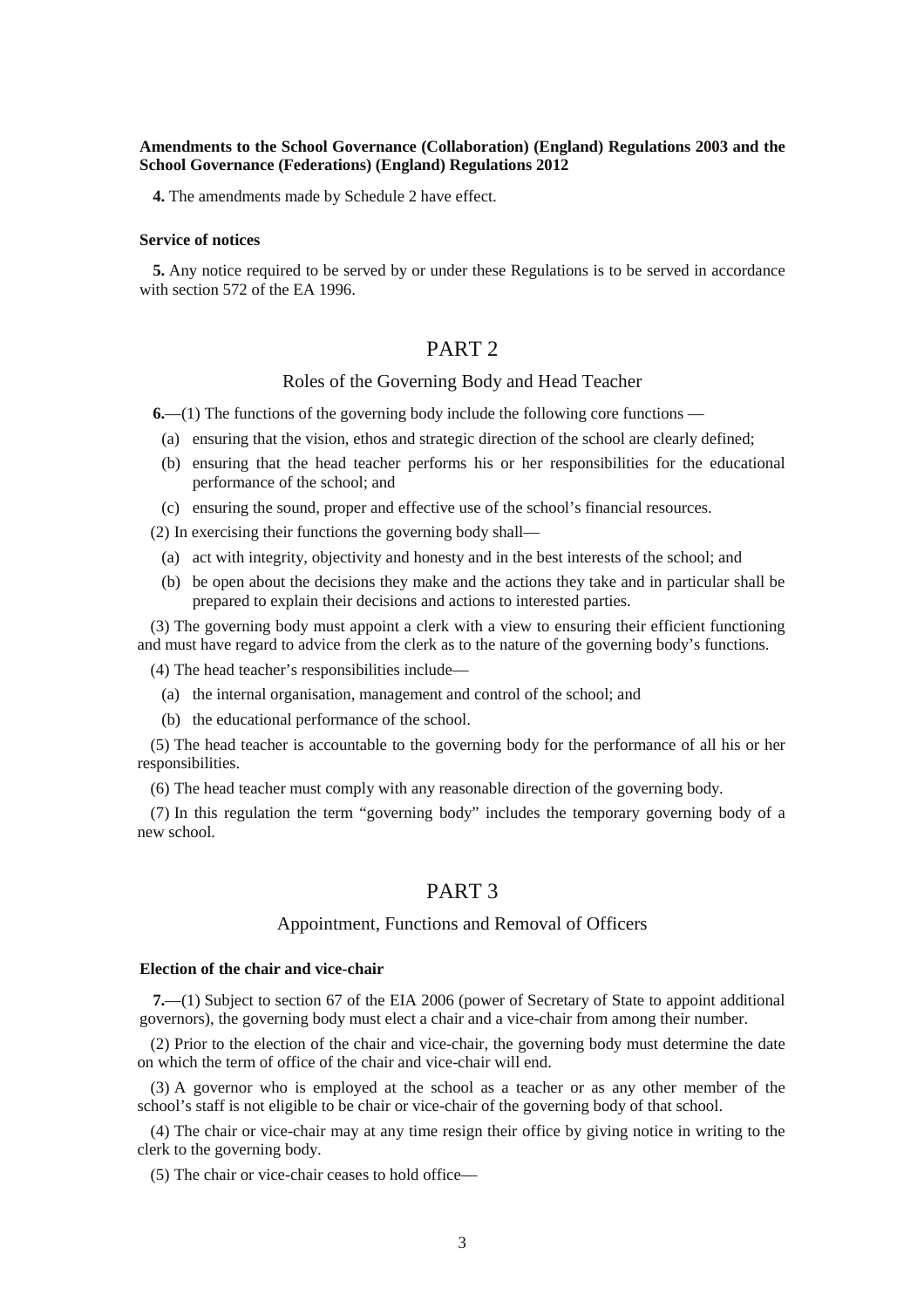- (a) if that person ceases to be a member of the governing body;
- (b) if that person is employed at the school as a teacher or as another member of the school's staff; or
- (c) if that person is removed from office in accordance with regulation 9 or replaced by a chair nominated by the Secretary of State pursuant to section 67 of the EIA 2006.

(6) Where a vacancy arises in the office of the chair or vice-chair, the governing body must elect one of their number to fill that vacancy at their next meeting.

(7) Where the chair is absent from any meeting or there is at the time a vacancy in the office of the chair, the vice-chair is to act as chair for all purposes.

#### **Delegation of functions to the chair or vice-chair in cases of urgency**

**8.**—(1) Where paragraph (2) applies, the chair may exercise—

- (a) any function of the governing body which can be delegated to an individual; and
- (b) any function that under regulation 19(2) cannot otherwise be delegated to an individual.

(2) The circumstances are that the chair is of the opinion that a delay in exercising the function would be likely to be seriously detrimental to the interests of—

- (a) the school;
- (b) any pupil(**a**) at the school, or their parent; or
- (c) a person who works at the school.

(3) In paragraph (2), "delay" means delay until the earliest date on which it would be reasonably practicable for a meeting of the governing body, or of a committee to which the function in question has been delegated, to be held.

(4) Where it appears to the vice-chair that—

- (a) the circumstances mentioned in paragraph (2) apply, and
- (b) the chair (whether by reason of vacancy in the office or otherwise) would be unable to exercise the function in question before the detriment referred to in that paragraph is suffered,

the reference in paragraph (1) to the chair is to be read as if it were a reference to the vice-chair.

### **Removal of the chair or vice-chair from office**

**9.**—(1) The governing body may by resolution remove the chair from office, unless the chair has been nominated by the Secretary of State pursuant to section 67 of the EIA 2006.

(2) The governing body may by resolution remove the vice-chair from office.

(3) A resolution to remove the chair or vice-chair from office will not have effect unless the matter is specified as an item of business on the agenda for the meeting.

(4) Before the governing body resolve to remove the chair or vice-chair from office, the governor proposing the chair or the vice-chair's removal must at that meeting state their reasons for doing so and the chair or vice-chair, as the case may be, must be given an opportunity to make a statement in response, before withdrawing from the meeting.

### **Appointment and removal of the clerk to the governing body**

**10.**—(1) This regulation is without prejudice to any rights and liabilities which the clerk may have under any contract with the governing body or with the local authority.

(2) In fulfilling their duty under regulation 6(3) the governing body must ensure that the clerk is not—

<sup>(</sup>**a**) "Pupil" is defined at section 3 of the 1996 Act.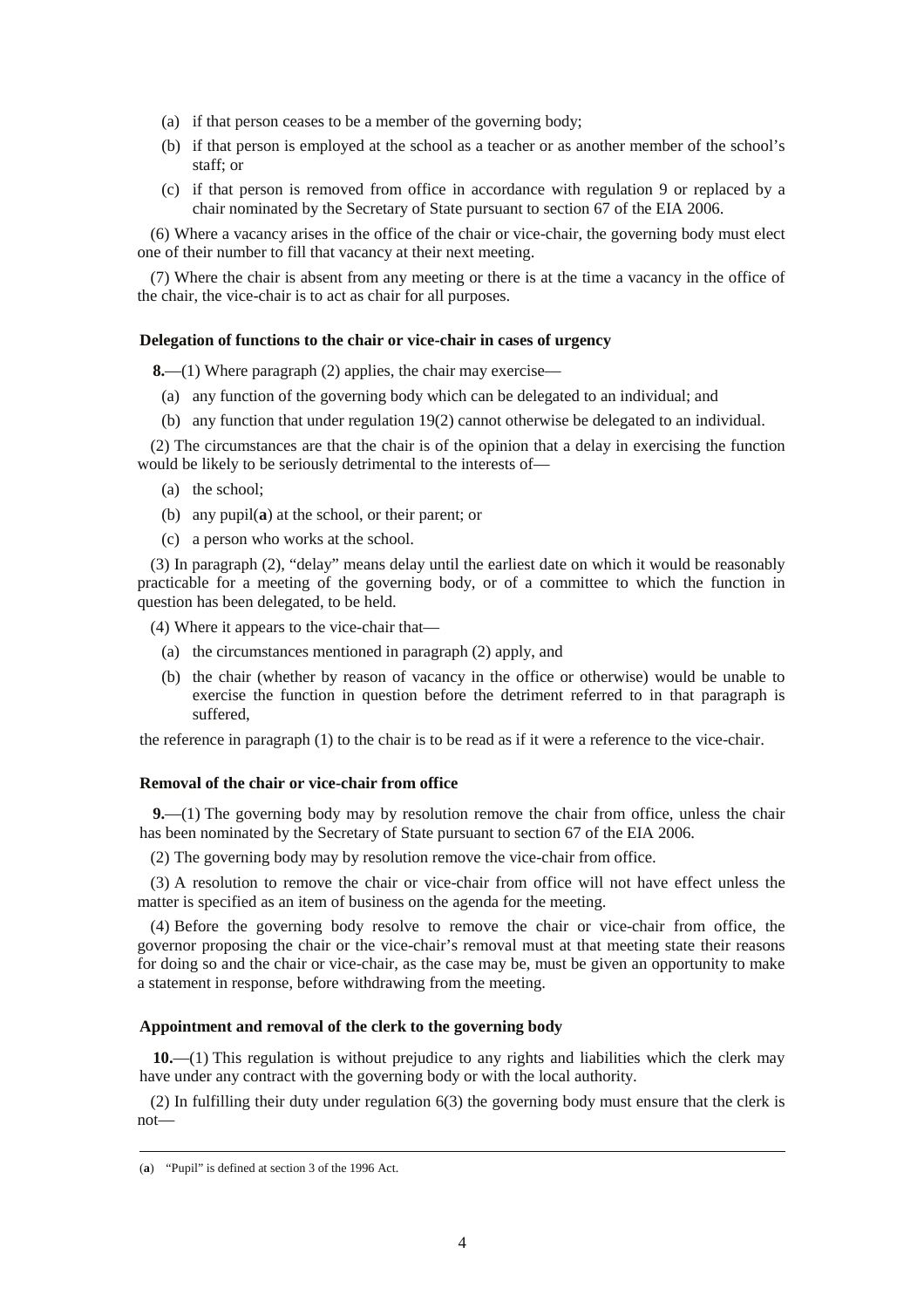- (a) a governor; or
- (b) the head teacher of the school.

(3) Notwithstanding regulation 6(3), the governing body may, if the clerk fails to attend a meeting of the school, appoint any one of their number (who is not the head teacher) to act as clerk for the purposes of that meeting.

(4) The governing body may remove the clerk to the governing body from office.

(5) If at any time the school does not have a delegated budget, the local authority may remove the clerk to the governing body and appoint a substitute, provided the local authority consults the governing body before taking such action.

#### **Functions of the clerk to the governing body**

**11.** The clerk to the governing body must—

- (a) attend meetings of the governing body and ensure minutes of the proceedings are produced in accordance with regulation 15(1);
- (b) maintain a register of members of the governing body and of associate members and report any vacancies to the governing body; and
- (c) perform such other tasks as may be determined by the governing body from time to time.

## PART 4

## Meetings and Proceedings of Governing Bodies

### **Right of persons to attend meetings of the governing body**

**12.**—(1) Subject to regulations 12(2), 16 and 17 and to Schedule 1, the following persons are entitled to attend any meeting of the governing body—

- (a) a governor;
- (b) the head teacher of the school, whether or not that person is a governor;
- (c) the clerk to the governing body;
- (d) an associate member; and
- (e) such other persons as the governing body may determine.

(2) The governing body may exclude an associate member from any part of its meeting which the associate member is otherwise entitled to attend when the business under consideration concerns an individual member of staff or pupil.

#### **Convening meetings of the governing body**

**13.**—(1) The governing body must hold at least three meetings in every school year.

(2) Meetings of the governing body are to be convened by the clerk to the governing body and in exercising this function the clerk must comply with any direction given by—

- (a) the governing body; or
- (b) the chair, so far as such direction is not inconsistent with any direction given under subparagraph (a).

(3) Any three members of the governing body may requisition a meeting by giving written notice to the clerk to the governing body, and the clerk must convene a meeting as soon as is reasonably practicable.

(4) Subject to paragraph (5), the clerk of the governing body must give written notice of the meeting and a copy of the agenda for the meeting at least seven clear days in advance to—

(a) each governor;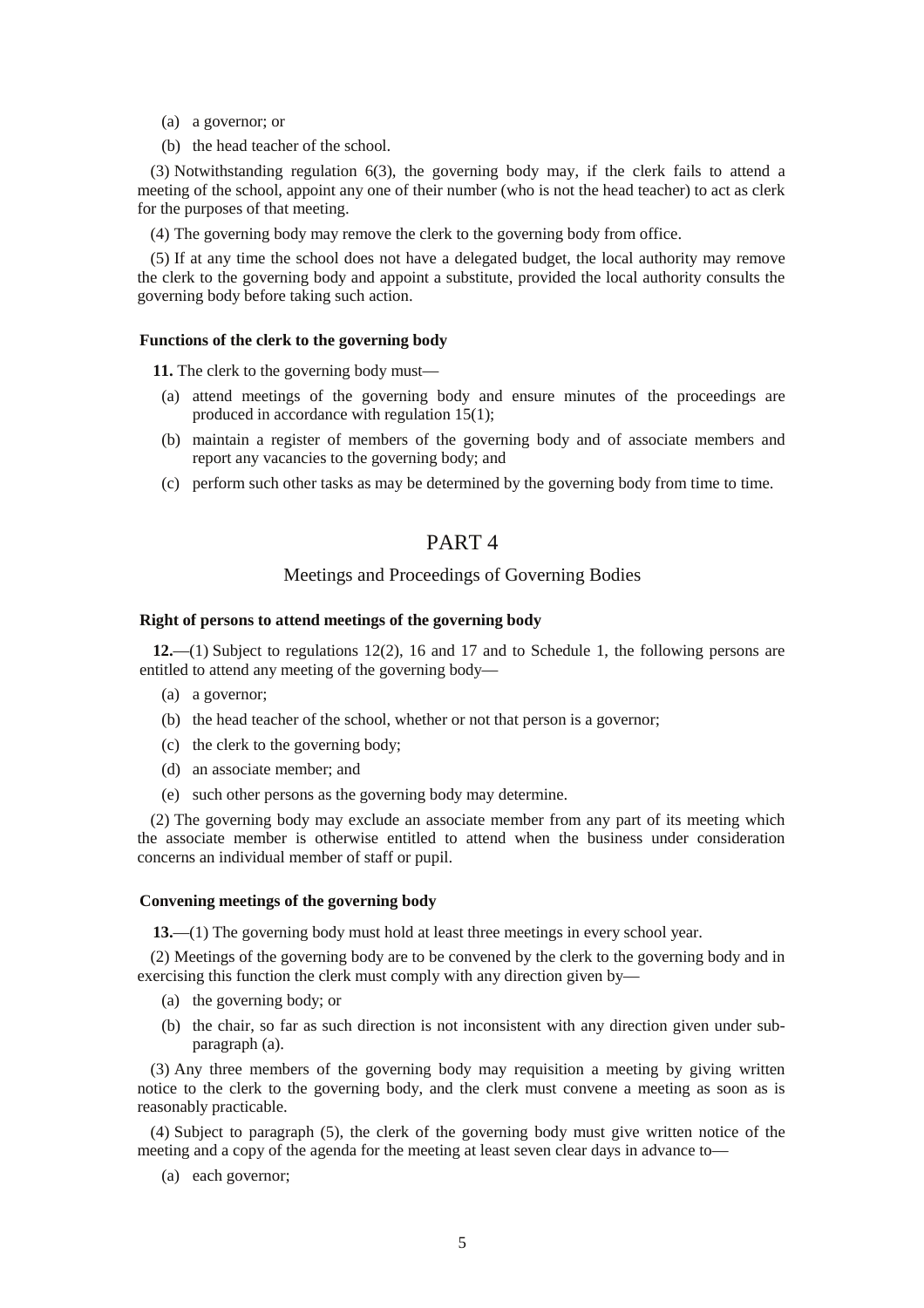- (b) the head teacher (whether or not that person is a governor);
- (c) any associate member; and
- (d) the local authority, where an agenda item for the meeting involves consideration of a change of school category.

(5) Where the chair so determines, on the ground that there are matters demanding urgent consideration, it will be sufficient if the written notice of the meeting states that fact and the notice and the copy of the agenda are given within such shorter period as the chair directs.

(6) The power of the chair to direct that a meeting be held within a shorter period does not apply in relation to any meeting at which—

- (a) the removal of the chair or vice chair from office,
- (b) the suspension of any governor, or
- (c) a decision to serve notice of discontinuance of the school under section 30 of the SSFA 1998,

is to be considered.

(7) At the discretion of the chair, any item of business may be discussed at a meeting irrespective of whether the matter is specified as an item of business on the agenda for the meeting, subject to the exceptions at regulations 14(5), 14(6) and 17(2) of these Regulations and at regulation 7(2) of the School Governance (Federations) (England) Regulations 2012(**a**).

#### **Proceedings of the governing body**

**14.**—(1) The quorum for a meeting of the governing body and for any vote on any matter at such a meeting, is one half (rounded up to a whole number) of the membership of the governing body.

(2) For the purposes of paragraph (1) the membership of the governing body does not include vacant positions on the governing body.

(3) Every question to be decided at a meeting of the governing body is to be determined by a majority of the votes of the governors present and voting on the question.

(4) Where there is an equal division of votes the chair, or as the case may be, the person who is acting as chair for the purposes of the meeting (provided that such person is a governor), will have a second or casting vote.

(5) No decision to serve notice of discontinuance of the school under section 30 of the SSFA 1998 whether taken by the governing body or by a committee, will have effect unless it is confirmed by the governing body at a meeting held not less than 28 days after the meeting at which the decision was made and the matter is specified as an item of business on the agenda for both meetings.

(6) No decision to change the name of the school will have effect unless the matter is specified as an item of business on the agenda for the meeting.

(7) The proceedings of the governing body of a school are not invalidated by—

- (a) any vacancy among their number;
- (b) any defect in the election, appointment or nomination of any governor;
- (c) any defect in the appointment of the chair or vice-chair; or
- (d) any person not having received written notice of the meeting or a copy of the agenda for the meeting.

(8) Notwithstanding the requirements of paragraphs (1) to (3), the governing body may approve alternative arrangements for governors to participate or vote at meetings of the governing body including but not limited to by telephone or video conference.

<sup>(</sup>**a**) S.I. 2012/1035.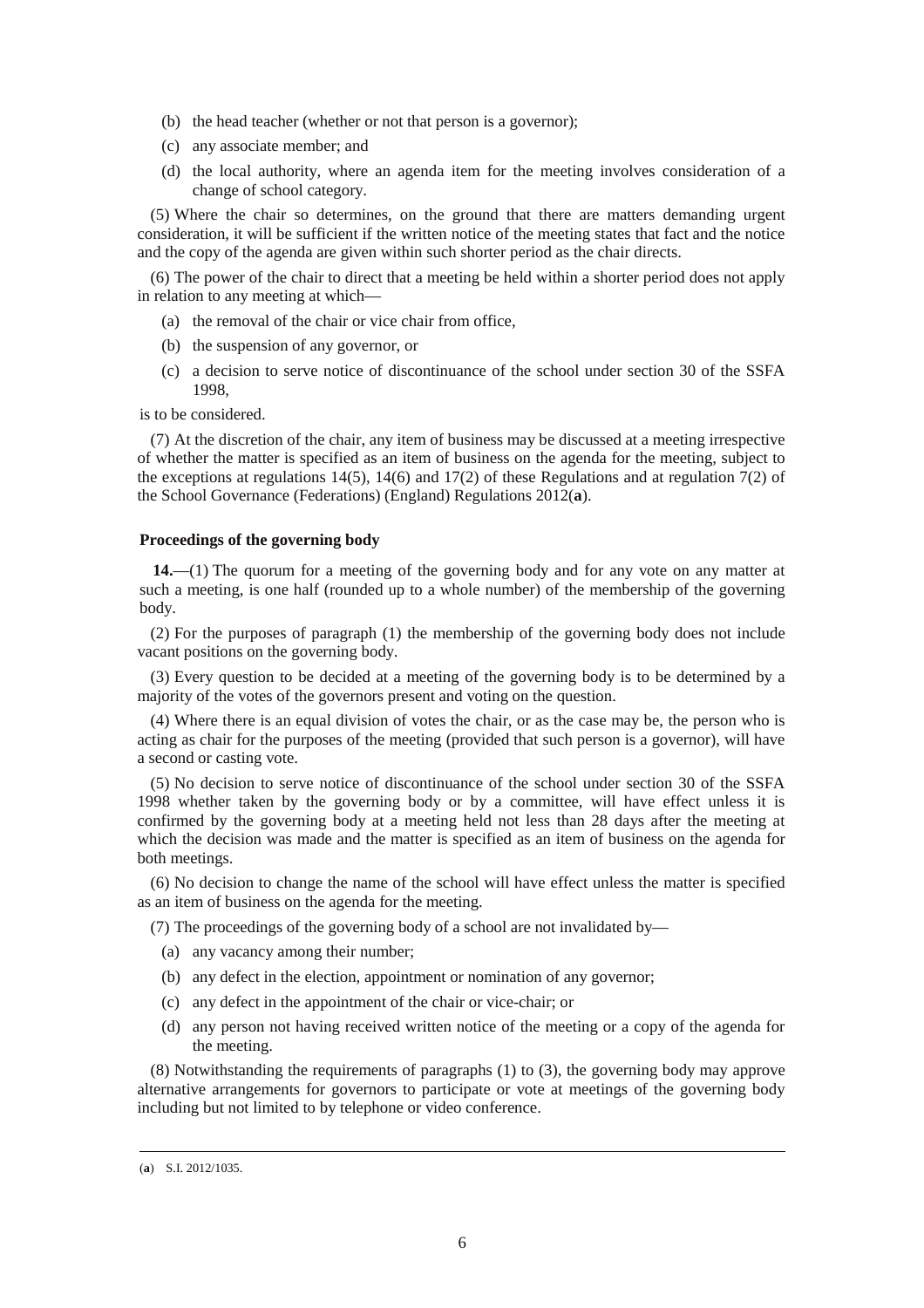#### **Minutes and papers**

**15.**—(1) The clerk to the governing body (or the person appointed to act as clerk for the purpose of the meeting in accordance with regulation 10(3)) must ensure that minutes of the proceedings of a meeting of the governing body are drawn up and signed (subject to the approval of the governing body) by the chair at the next meeting.

(2) Subject to paragraph (3), the governing body must, as soon as reasonably practicable, make available for inspection by any interested person, a copy of—

- (a) the agenda for every meeting;
- (b) the signed minutes of every such meeting; and
- (c) any report or other paper considered at any such meeting.

(3) The governing body may exclude from any item required to be made available in pursuance of paragraph (2) any material relating to—

- (a) a named person who works, or who it is proposed should work, at the school;
- (b) a named pupil at, or candidate for admission to, the school; or
- (c) any other matter that, by reason of its nature, the governing body is satisfied should remain confidential.

#### **Restrictions on persons taking part in proceedings**

**16.** In this regulation and in Schedule 1—

- (a) "relevant person" means a governor, an associate member, the head teacher (whether or not that person is a governor) or any person appointed as clerk to the governing body or to a committee.
- (b) Subject to sub-paragraph (d), where in relation to any matter—
	- (i) there may be a conflict between the interests of a relevant person and the interests of the governing body,
	- (ii) a fair hearing is required and there is any reasonable doubt about a relevant person's ability to act impartially, or
	- (iii) a relevant person has a pecuniary interest,

that person, if present at a meeting of the school at which the matter is the subject of consideration, must disclose his or her interest, withdraw from the meeting and not vote on the matter in question.

- (c) Nothing in this regulation or in Schedule 1 may be construed as precluding—
	- (aa) the governing body, or a committee, from allowing a person who appears to them to be able to give evidence to attend any hearing conducted by them into any matter and to present his or her evidence; or
	- (bb) the governing body, or a committee, from hearing representations from a relevant person acting in a capacity other than that of a relevant person; or
	- (cc) a relevant person from entering into a contract with the governing body from which the relevant person is entitled to profit.
- (d) A person who is acting as the clerk to a meeting of the school is not required to withdraw from a meeting by this regulation or Schedule 1 unless the person's appointment to office, remuneration, or disciplinary action against that person is the subject of the consideration, but if this regulation or Schedule 1 would have otherwise required the person to withdraw, that person must not act in any capacity other than that of a clerk.
- (e) Where there is any dispute as to whether a relevant person is required by this regulation or by Schedule 1 to withdraw from a meeting of the school and not vote, that question must be determined by the other governors present at the meeting.
- (f) Schedule 1 makes provision about pecuniary interests and other specified conflicts of interest.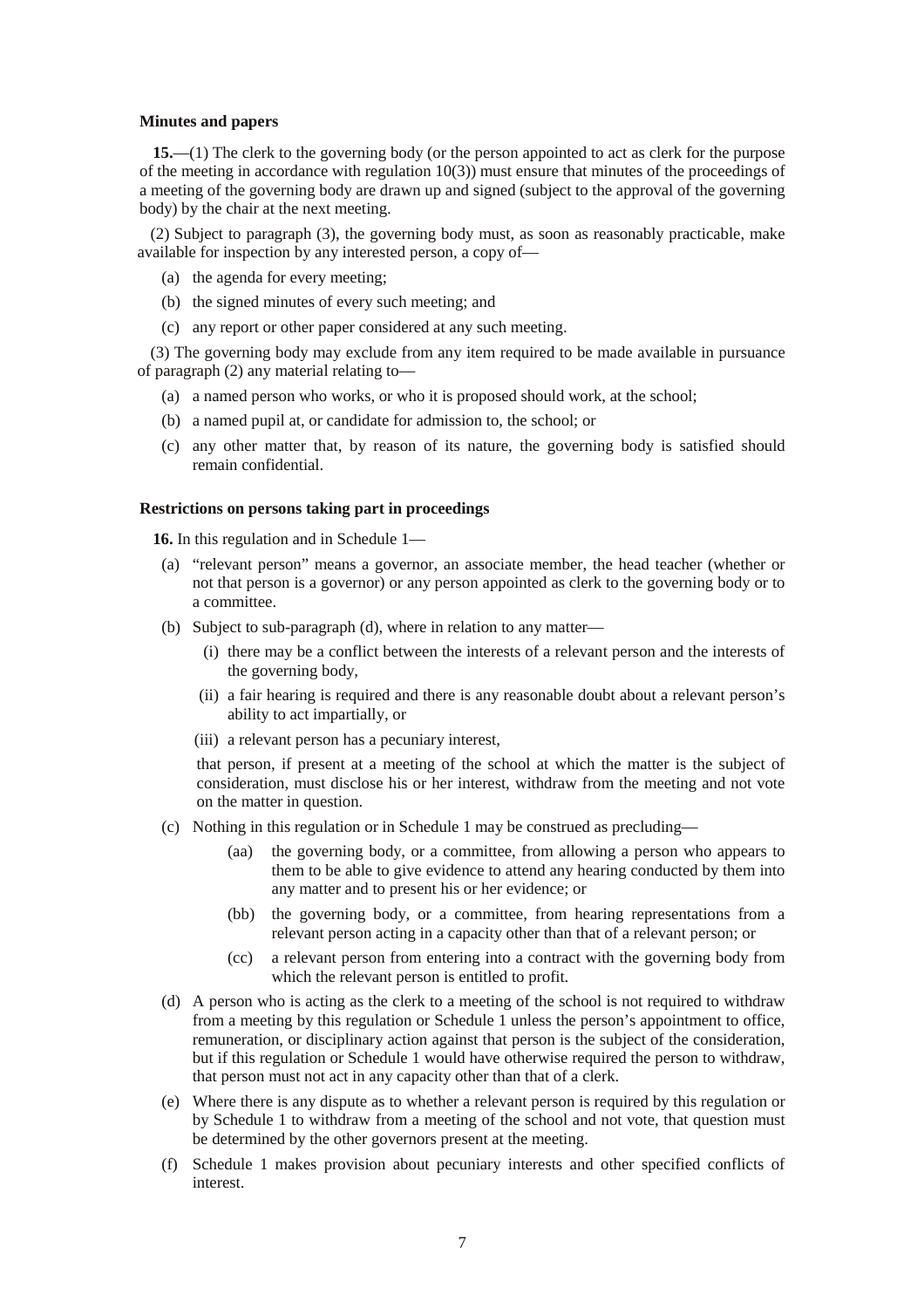#### **Suspension of governors**

**17.**—(1) Subject to paragraphs (2) to (4), the governing body may by resolution suspend a governor for all or any meetings of the school, or of a committee, for a fixed period of up to 6 months on one or more of the following grounds—

- (a) that the governor, being a person paid to work at the school, is the subject of disciplinary proceedings in relation to his or her employment;
- (b) that the governor is the subject of proceedings in any court or tribunal, the outcome of which may be that the governor is disqualified from continuing to hold office as governor under Schedule 6 to the Constitution Regulations 2007 or Schedule 4 to the Constitution Regulations 2012;
- (c) that the governor has acted in a way that is inconsistent with the ethos or with the religious character of the school and has brought or is likely to bring the school or the governing body or the office of governor into disrepute; or
- (d) that the governor is in breach of the duty of confidentiality to the school or to any member of staff or pupil at the school.

(2) A resolution to suspend a governor from office does not have effect unless the matter is specified as an item of business on the agenda for the meeting.

(3) Before a vote is taken on a resolution to suspend a governor, the governor proposing the resolution must at the meeting state the reasons for doing so, and the governor who is the subject of the resolution must be given the opportunity to make a statement in response before withdrawing from the meeting in accordance with regulation 16(b).

(4) Nothing in this regulation may be read as affecting the right of a governor who has been suspended to receive notices of, and agendas and reports or other papers, for meetings of the governing body during the period of their suspension.

(5) A governor may not be disqualified from continuing to hold office under paragraph 5 of Schedule 6 to the Constitution Regulations 2007 or paragraph 9 of Schedule 4 to the Constitution Regulations 2012 for failure to attend any meeting of the governing body while suspended under this regulation.

#### **Delegation of functions**

**18.**—(1) Subject to regulation 19 of these Regulations and regulation 3(2) of the Religious Character of Schools (Designation Procedure) Regulations 1998(**a**) the governing body may delegate any of its functions to—

- (a) a committee;
- (b) any governor other than a governor who is the head teacher; or
- (c) where the function being delegated does not directly concern the head teacher, the head teacher (whether or not that person is a governor).

(2) Where the governing body has delegated functions, this does not prevent the governing body from exercising those functions.

(3) The governing body must review the exercise of functions they have delegated, annually.

#### **Restrictions on delegation**

-

**19.**—(1) The governing body may not delegate to an individual functions relating to powers and duties imposed on governing bodies by or under—

(a) section 30 of the SSFA 1998 and sections 15 and 16 of the EIA 2006 (discontinuance of maintained schools);

<sup>(</sup>**a**) S.I. 1998/2535, which was amended by S.I. 2003/1558 and S.I. 2005/2912.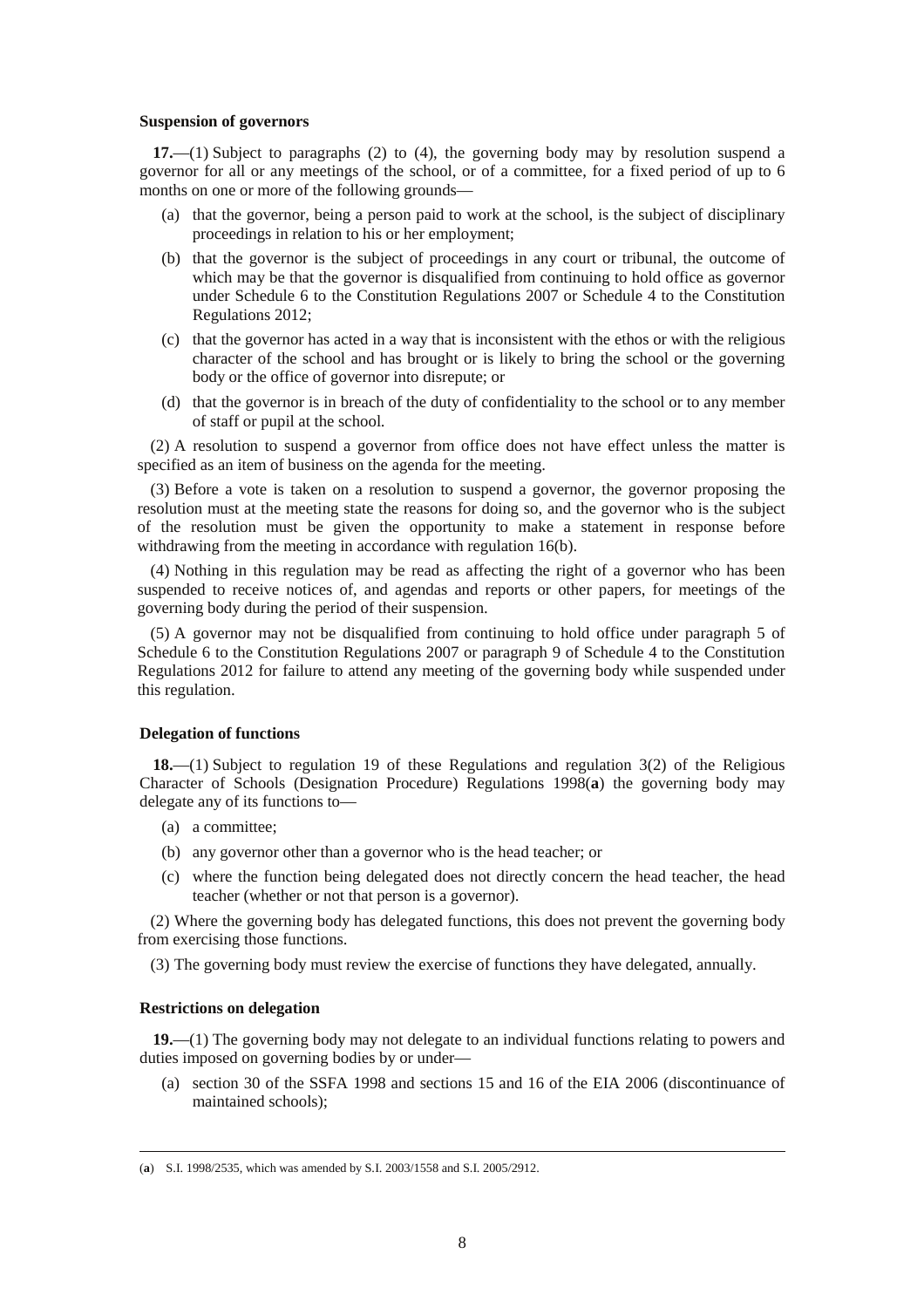- (b) a scheme made by the local authority under section 48(1) of the SSFA 1998, to the extent that it requires the governing body to give their approval to the first formal budget plan of the financial year; and
- (c) regulation 17 (suspension of governors).

(2) Except as provided by regulation 8, the governing body may not delegate to an individual functions relating to powers conferred and duties imposed on it by or under regulations made under section 51A of the EA 2002 (exclusion of pupils).

(3) The governing body may not delegate functions relating to powers conferred, and the duties imposed, on governing bodies by or under the Constitution Regulations 2007 or the Constitution Regulations 2012, as the case may be, save as provided in those Regulations.

(4) The governing body may not delegate functions relating to powers conferred, and the duties imposed, on governing bodies by or under regulations made under sections 35 and 36 of the EA 2002 save as provided for in those regulations.

#### **Reporting to the governing body following the exercise of delegated functions**

**20.**—(1) This regulation applies where any function of the governing body has been delegated to or is otherwise exercisable by—

- (a) a governor (including the chair or vice-chair);
- (b) the head teacher (whether or not that person is a governor); or
- (c) a committee.

(2) Any individual or committee to whom a function of the governing body has been delegated or that has otherwise exercised a function of the governing body, must report to the governing body in respect of any action taken or decision made with respect to the exercise of that function.

## PART 5

### Committees of Governing Bodies

### **Application of this Part**

**21.** This Part does not apply to any committee established by the governing body to exercise functions relating to the appointment, grievance, conduct and discipline, capability, suspension or dismissal of individual members of the school staff.

#### **Establishment of committees of the governing body**

**22.**—(1) The governing body must determine the constitution, membership and terms of reference of any committee they decide to establish and review them annually.

(2) The quorum for any meeting of a committee must be determined by that committee, but in any event must be not less than three governors who are members of the committee.

(3) A chair must be appointed annually to each committee by the governing body or elected by the committee, as determined by the governing body.

(4) The governing body may remove the chair to any committee from office at any time.

#### **Clerks to committees**

**23.**—(1) This regulation is without prejudice to any rights and liabilities which the clerk may have under any contract with the governing body or with the local authority.

(2) The governing body must appoint a clerk to each committee established by it, who must not be the head teacher of the school.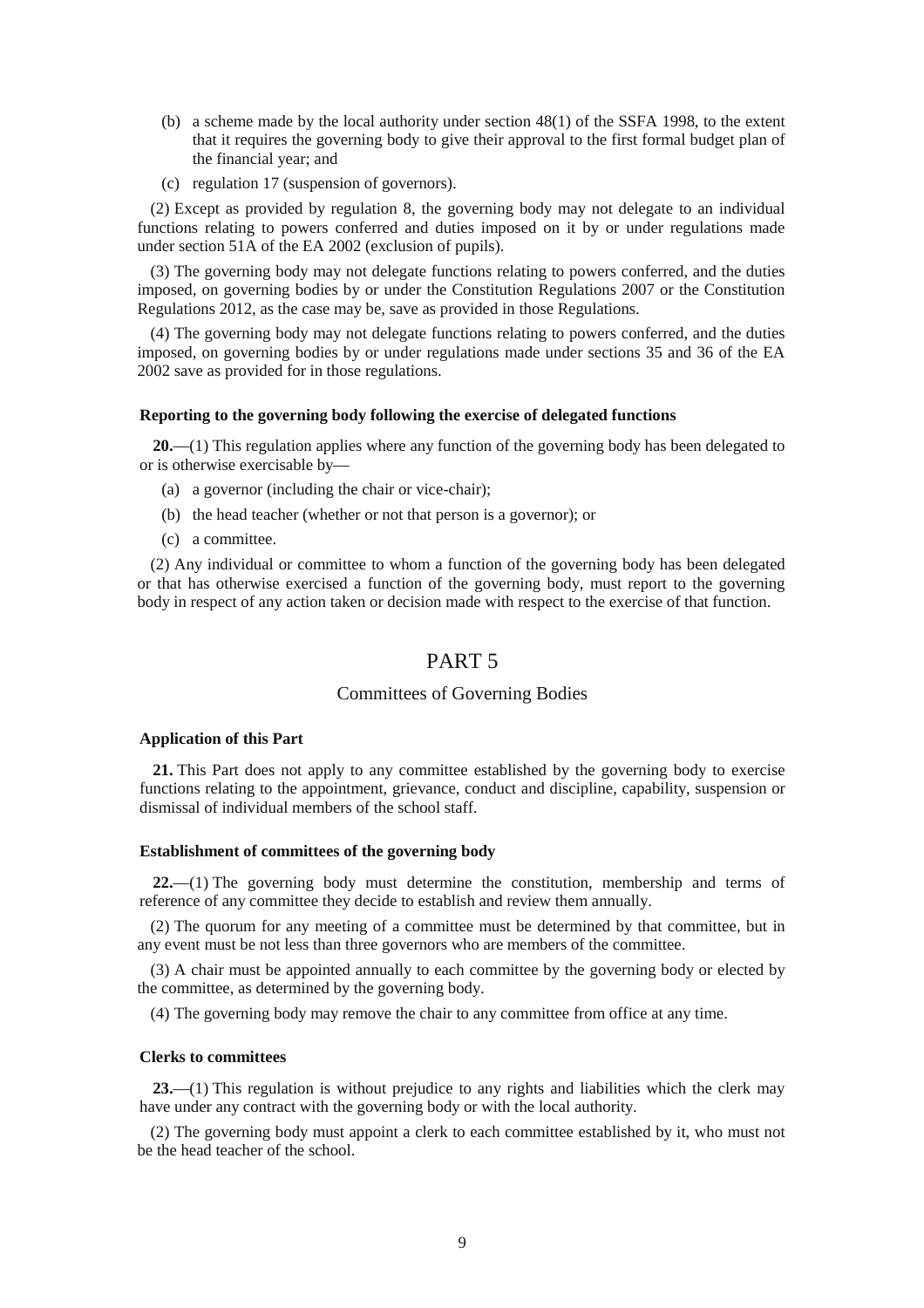(3) Notwithstanding paragraph (2), the committee may, if the clerk fails to attend a meeting of theirs, appoint any one of their number (who is not the head teacher) to act as a clerk for the purposes of that meeting.

(4) The governing body may remove any clerk appointed to any of their committees from office at any time.

(5) A clerk appointed to a committee of the governing body must—

- (a) convene meetings of the committee;
- (b) attend meetings of the committee and ensure that minutes of the proceedings are drawn up; and
- (c) perform such other tasks with respect to that committee as may be determined by the governing body from time to time.

#### **Associate members**

**24.**—(1) The membership of any committee may include associate members.

(2) Subject to paragraph (3), an associate member has such voting rights in a committee to which that person is appointed as are determined by the governing body.

(3) An associate member may not vote on any business transacted by any committee unless the associate member is aged over 18.

(4) An associate member may be removed from office by the governing body at any time.

### **Rights of persons to attend meetings of committees**

**25.**—(1) Subject to regulation 16 and to Schedule 1 the following persons are entitled to attend any meeting of a committee—

- (a) any member of the committee, provided that the member of the committee is not a governor who has been suspended in accordance with regulation 17;
- (b) the head teacher of the school, whether or not that person is a member of the committee;
- (c) the clerk to the committee; and
- (d) such other persons as the governing body or the committee may determine.

(2) A committee may exclude an associate member from any part of its meeting which the associate member is otherwise entitled to attend when the business under consideration concerns an individual member of staff or pupil.

#### **Meetings of committees**

**26.**—(1) Meetings of a committee are to be convened by the clerk to that committee who, when exercising this function, must comply with any direction given by—

- (a) the governing body;
- (b) the chair of the committee, so far as such direction is not inconsistent with any direction given under sub-paragraph (a).

(2) Subject to any direction given in accordance with paragraph (1), at least seven clear days in advance the clerk must give to each member of the committee and to the head teacher (whether or not that person is a member of the committee)—

- (a) written notice of the meeting; and
- (b) a copy of the agenda for the meeting,

provided that where the chair of the committee so determines on the ground that there are matters demanding urgent consideration, it will be sufficient if the written notice of the meeting states that fact and the notice and agenda are given within such shorter periods as the chair directs.

(3) The proceedings of a committee will not be invalidated by—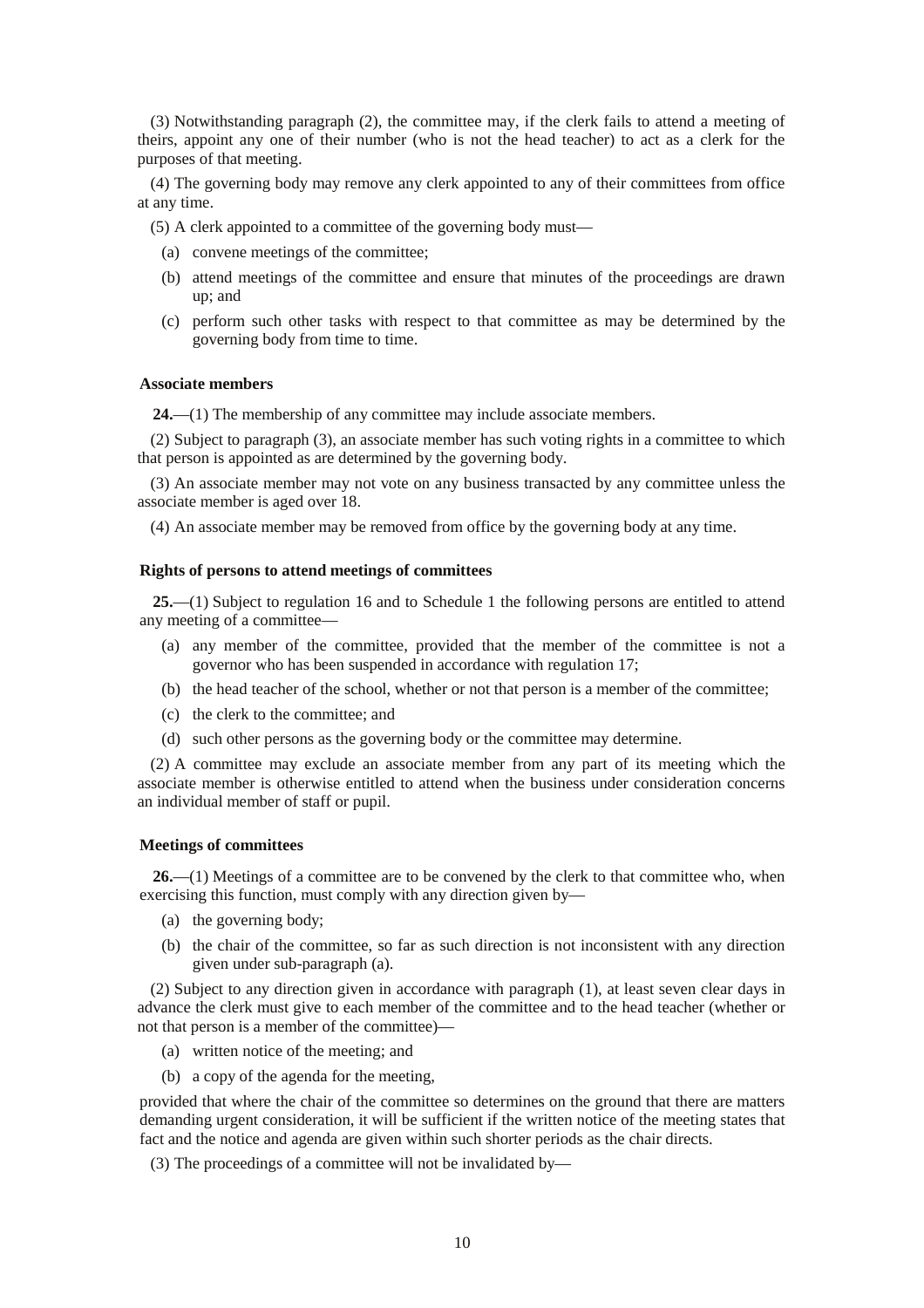- (a) any vacancy among their number; or
- (b) any defect in the appointment of any member of the committee.

(4) No vote on any matter may be taken at any meeting of a committee unless the majority of members of the committee present are governors.

(5) Every question to be decided at a meeting of a committee must be determined by a majority of the votes of the members of the committee present and voting on the question.

(6) Where there is an equal division of votes the person who is acting as chair for the purposes of the meeting will have a second or casting vote, provided that such person is a governor.

(7) Minutes of the proceedings of a meeting of a committee must be drawn up by the clerk to the committee or the person acting as the clerk for the purposes of the meeting; and must be signed (subject to the approval of the committee) by the chair at the next meeting of the committee.

(8) Subject to paragraph (9) the committee must, as soon as reasonably practicable, make available for inspection by any interested person a copy of—

- (a) the agenda for every committee meeting;
- (b) the signed minutes of every such meeting; and
- (c) any report or other paper considered at any such meeting.

(9) The committee may exclude from any item required to be made available in pursuance of paragraph (8) any material relating to—

- (a) a named person who works, or who it is proposed should work, at the school;
- (b) a named pupil at, or candidate for admission to the school;
- (c) any other matter that, by reason of its nature, the committee is satisfied should remain confidential.

## PART 6

## Governors' Allowances

## **Interpretation**

-

**27.** In this Part—

- (a) "governing body" includes a temporary governing body constituted under section 34 of the EA 2002; and
- (b) "governor" includes a member of a temporary governing body.

### **Schools with delegated budgets**

**28.**—(1) The governing body of a maintained school which has a delegated budget(**a**) may determine to pay a member of that governing body or any associate member payments by way of allowance referred to in paragraph (2).

(2) Such payments by way of allowance are in respect of expenditure necessarily incurred for the purpose of enabling the governor or associate member to perform any duty, being either payments made under regulation 30, or payments at a rate determined by the governing body, and made on provision of a receipt for the relevant amount.

#### **Schools without delegated budgets**

**29.**—(1) The allowances referred to in paragraph (2) are prescribed as allowances which a local authority for a maintained school which does not have a delegated budget, may—

<sup>(</sup>**a**) "Delegated budget" has the same meaning as at Part 2 of the 1998 Act.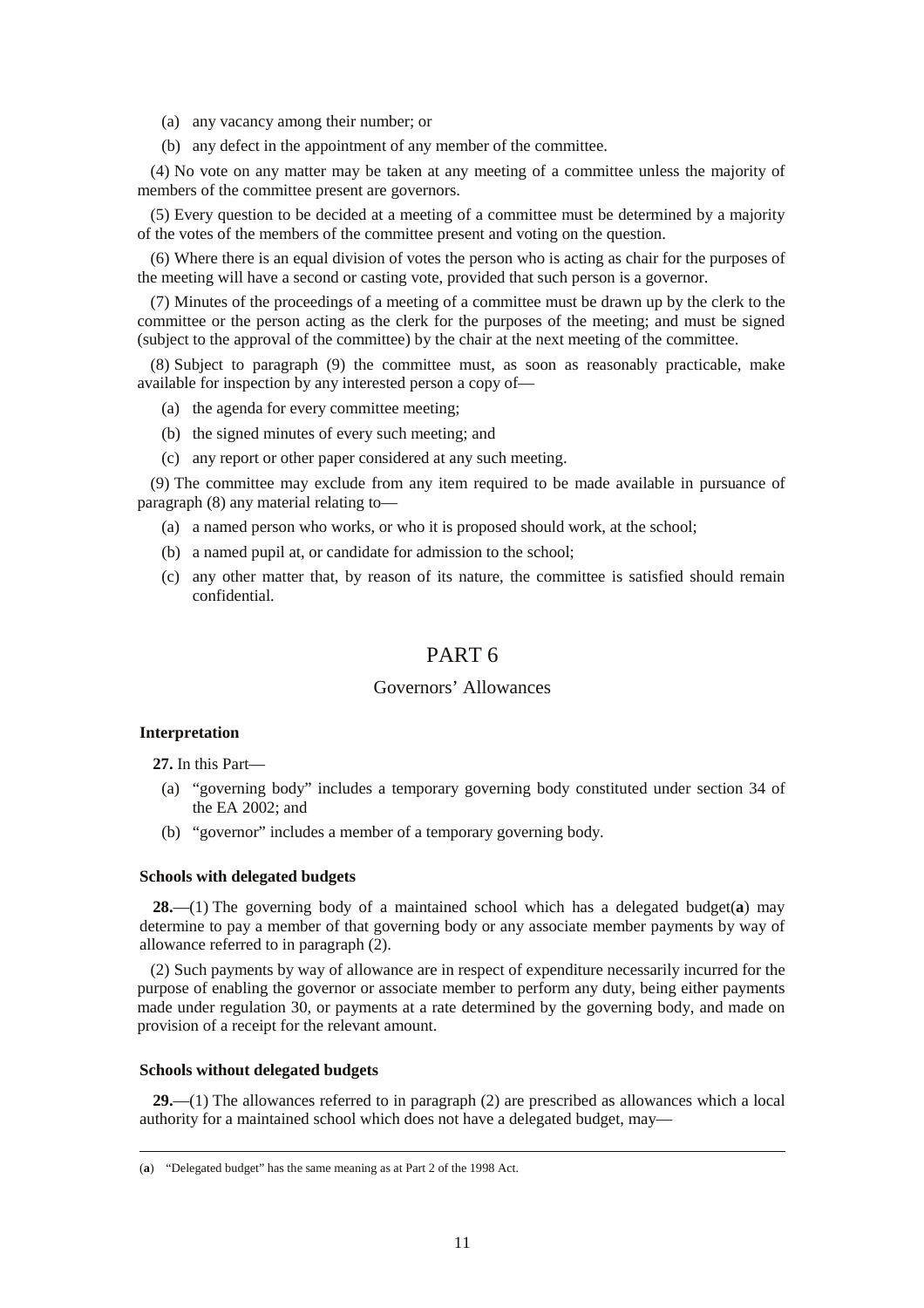- (a) pay to a governor of the school, in accordance with the provisions of a scheme made by the local authority for the purposes of section 519 of the EA 1996;
- (b) pay to an associate member of the governing body of the school.

(2) Such payments by way of allowance are in respect of expenditure necessarily incurred for the purpose of enabling the governor or associate member, to perform any duty, being either payments made under regulation 30, or payments at a rate determined by the authority, and made on provision of a receipt for the relevant amount.

### **Travel payments for private vehicles**

**30.** Payments for travel expenses incurred through the use of private cars, pedal cycles and motorcycles must be at a rate not exceeding Her Majesty's Revenue and Customs' Approved Mileage Rate(**a**) as published from time to time.

## PART 7

### Pupil Referral Units

**31.** The amendments made by Schedule 3 have effect.

*Lord Nash* Parliamentary Under Secretary of State 1st July 2013 Department for Education

SCHEDULE 1 Regulation 16

# Pecuniary Interests and Other Specified Conflicts of Interest

## **Pecuniary interests**

-

**1.**—(1) For the purposes of regulation 16(2), a pecuniary interest includes an interest in a contract or a proposed contract where—

- (a) a relevant person was nominated or appointed to office by a person with whom the contract was made or is proposed to be made;
- (b) a relevant person is a business partner of a person with whom the contract was made; or
- (c) a relative of a relevant person (including the relevant person's spouse, civil partner or someone living with the relevant person as if the other person were the relevant person's spouse or civil partner), to the knowledge of the relevant person had, or would be treated as having, such an interest.

(2) For the purposes of regulation 16(b), a relevant person will not be treated as having a pecuniary interest in any matter—

- (a) provided that the value of the relevant person's pecuniary interest is no greater than that of the pecuniary interest commonly held by those paid to work at the school;
- (b) by reason only of the fact that the relevant person was nominated or appointed to office by, is a member of, or is employed by, any public authority; or

<sup>(</sup>**a**) HMRC's Approved Mileage Rates are available at: http://www.hmrc.gov.uk/rates/travel.htm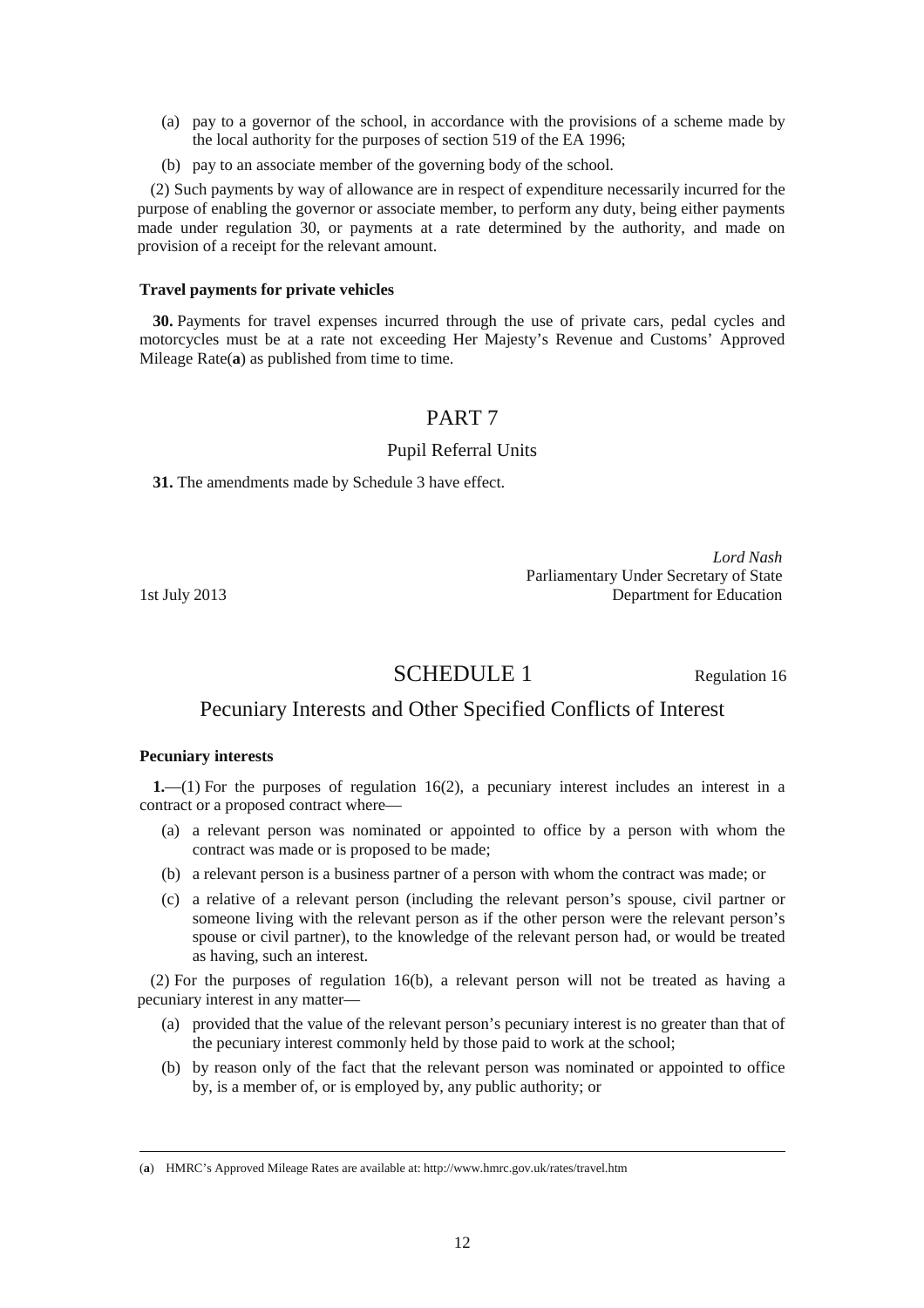(c) by reason only of the fact that the relevant person is a member of a corporation or other body if the relevant person has no financial interests in any securities of that corporation or other body.

(3) For the purposes of this paragraph "public authority" includes any person who performs functions which are of a public nature.

(4) Governors are not, by reason of their pecuniary interest in the matter, prevented from considering and voting upon proposals for the governing body to take out insurance protecting their members against liabilities incurred by them arising out of their office and the governing body is not, by reason of the pecuniary interest of their members, prevented from obtaining such insurance and paying the premiums.

#### **Office of governor, chair, vice-chair or clerk**

**2.**—(1) This sub-paragraph applies where a relevant person is present at a meeting of the governing body at which a subject of consideration is—

- (a) the relevant person's own appointment, reappointment, suspension or removal as a member of the governing body;
- (b) the relevant person's own appointment or removal from office as clerk to, or chair or vicechair of, the governing body; or
- (c) if the relevant person is a sponsor governor, any determination under paragraph 2 of Schedule 5 to the Constitution Regulations 2007 as to the provision in the instrument of government for sponsor governors.

(2) In any case where sub-paragraph (1) applies the relevant person's interests will be treated for the purpose of regulation 16(b) as being in conflict with the governing body's interests.

#### **Pecuniary interests**

**3.**—(1) This sub-paragraph applies where a relevant person who is paid to work at a school other than as head teacher is present at a meeting of the school at which a subject of consideration is the pay or performance appraisal of any particular person employed to work at the school.

(2) This sub-paragraph applies where a head teacher of a school is present at a meeting of the school at which a subject of consideration is the head teacher's own pay or performance appraisal.

(3) In any case where sub-paragraph (1) or (2) applies, the relevant person's interest will be treated for the purpose of regulation 16(b) as being in conflict with the governing body's interests.

## SCHEDULE 2 Regulation 4

## Amendments

### **Amendments to the School Governance (Collaboration) (England) Regulations 2003**

**1.**—(1) In the School Governance (Collaboration) (England) Regulations 2003(**a**)—

- (a) in regulation 2 for the definition of "the Procedures Regulations" substitute the following definition—
	- ""the Procedures Regulations" means the School Governance (Roles, Procedures and Allowances) (England) Regulations 2013;";
- (b) for regulation 3 substitute—

<sup>(</sup>**a**) S.I. 2003/1962, which was amended by S.I. 2007/957.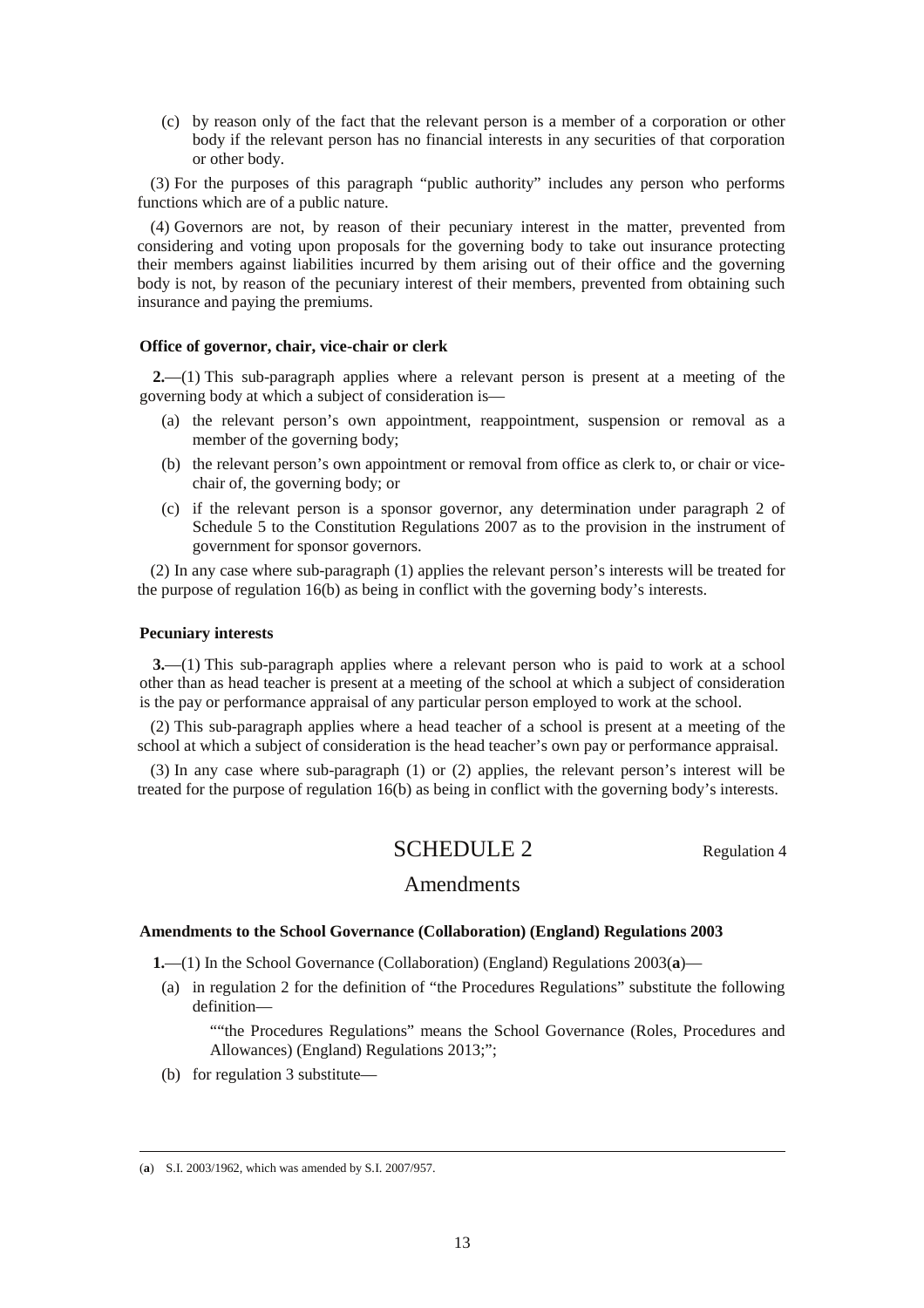"**3.—(1)** Two or more governing bodies ("collaborating governing bodies") may arrange for any of their functions to be discharged jointly, subject to regulations 18(2), 18(3), 19(3), 19(4) and 20(2) of the Procedures Regulations.

(2) Where collaborating governing bodies make arrangements in accordance with paragraph (1) in respect of their functions relating to individual members of the school staff, the regulations made under sections 35 and 36 of the EA 2002 apply to the discharge of such functions.

(3) Where collaborating governing bodies make arrangements in accordance with paragraph (1), they may also delegate the discharge of any of their functions that may be delegated to a committee under regulation 18 of the Procedure Regulations, to a committee established by them.

(4) For the purposes of these Regulations, in regulations 17 to 19 of the Procedures Regulations—

"committee" means a committee established in accordance with paragraph (3);

"governor" means a member of any of the collaborating governing bodies;

"governing body" means a collaborating governing body; and

"head teacher" means the head teacher of any of the schools.";

- (c) in paragraph (4) of regulation 6, after "Regulations 2007" insert "or regulation 17 of, and paragraphs 2 to 15 of Schedule 4 to the School Governance (Constitution) (England) Regulations 2012"; and
- (d) in sub-paragraph (a) of paragraph (1) of regulation 7, for "15" substitute "17".

### **Amendments to the School Governance (Federations) (England) Regulations 2012**

**2.** In the School Governance (Federations) (England) Regulations 2012(**a**)—

- (a) In regulation 5 for ""the Procedures Regulations" means the School Governance (Procedures) (England) Regulations 2003" substitute ""the Roles and Procedures Regulations" means the School Governance (Roles, Procedures and Allowances) (England) Regulations 2013".
- (b) After Regulation 20 insert—

## "Part 3A

### **Roles of the governing body and head teacher**

**20A—(1)** The functions of the governing body include the following core functions—

- (a) ensuring that the vision, ethos and strategic direction of the federation and each federated school are clearly defined;
- (b) ensuring that the head teacher of the federation or of each federated school performs his or her responsibilities for the educational performance of the school or schools as the case may be; and
- (c) ensuring the sound, proper and effective use of the financial resources of the federation and each federated school.

(2) In exercising their functions the governing body shall—

(a) act with integrity, objectivity and honesty and in the best interests of the federation; and

<sup>(</sup>**a**) S.I. 2012/1035.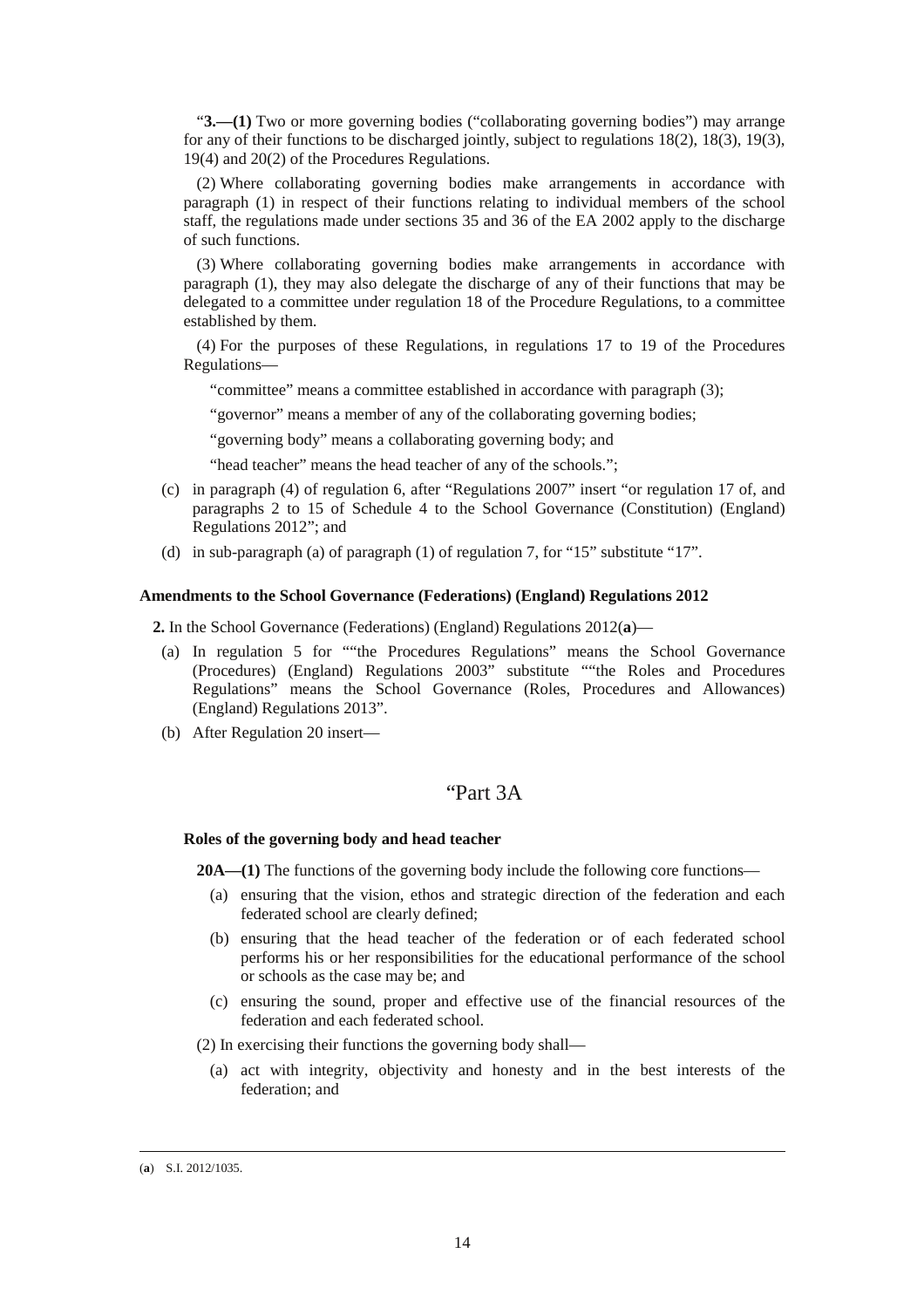(b) be open about the decisions they make and the actions they take and in particular shall be prepared to explain their decisions and actions to interested parties.

(3) The governing body must appoint a clerk with a view to ensuring their efficient functioning and must have regard to advice from the clerk as to the nature of the governing body's functions.

(4) The responsibilities of the head teacher of the federation or of each federated school include—

- (a) the internal organisation, management and control of the federated schools, or school as the case may be; and
- (b) the educational performance of the federated schools, or school as the case may be.

(5) The head teacher of the federation or of a federated school is accountable to the governing body for the performance of all his or her responsibilities.

(6) The head teacher of the federation or of a federated school must comply with any reasonable direction of the governing body.

(7) In this regulation the term "governing body" includes the temporary governing body of new schools intending to federate."

- (c) In regulation 7 in paragraph 2, for "regulation 11(4) of the Procedures Regulations" substitute "regulation 13(4) of the Roles and Procedures Regulations".
- (d) In regulation 24 for "The Procedures Regulations" substitute "The Roles and Procedures Regulations".
- (e) For Schedule 6 substitute—

## "SCHEDULE 6 Regulation 24

## Modification of the Roles and Procedures Regulations

- **1.** In Regulation 2—
	- (a) for "in relation to a governing body to which the Constitution Regulations 2007 apply, "associate member" has the meaning given in regulation 11 of the Constitution Regulations 2007, and in relation to a governing body to which the Constitution Regulations 2012 apply, "associate member" has the meaning given in regulation 12 of the Constitution Regulations 2012;" substitute ""associate member" has the meaning given by regulation 20 of the School Governance (Federations) (England) Regulations 2007 or regulation 20 of the School Governance (Federations) (England) Regulations 2012 as the case may be"; and
	- (b) after "a committee" means a committee established by the governing body to which the governing body has delegated any of its functions;" insert "a reference to a federation that includes schools maintained by more than one local authority is to be taken as a reference to each local authority;".
- **2.** Omit regulation 6.

**3.** In regulation 10(2) and 10(3) for "regulation 6(3)" substitute "regulation 20A(3) of the School Governance (Federations) (England) Regulations 2012.

**4.** In regulation 7 for paragraph (3) substitute the following paragraph—

"(3) A governor who is employed at a federated school as a teacher or as any other member of the school's staff is not eligible to be chair or vice-chair of the governing body of the federation in question.".

**5.** In regulations 7(5)(b), 8(2)(a), 8(2)(b), 8(2)(c), 13(6)(c), 14(5), 14(6), 15(3)(a),  $15(3)(b)$ ,  $17(1)(c)$ ,  $17(1)(d)$ ,  $26(9)(a)$  and  $26(9)(b)$ , and at paragraph  $3(1)$  of Schedule 1, for "the school" substitute "a federated school.".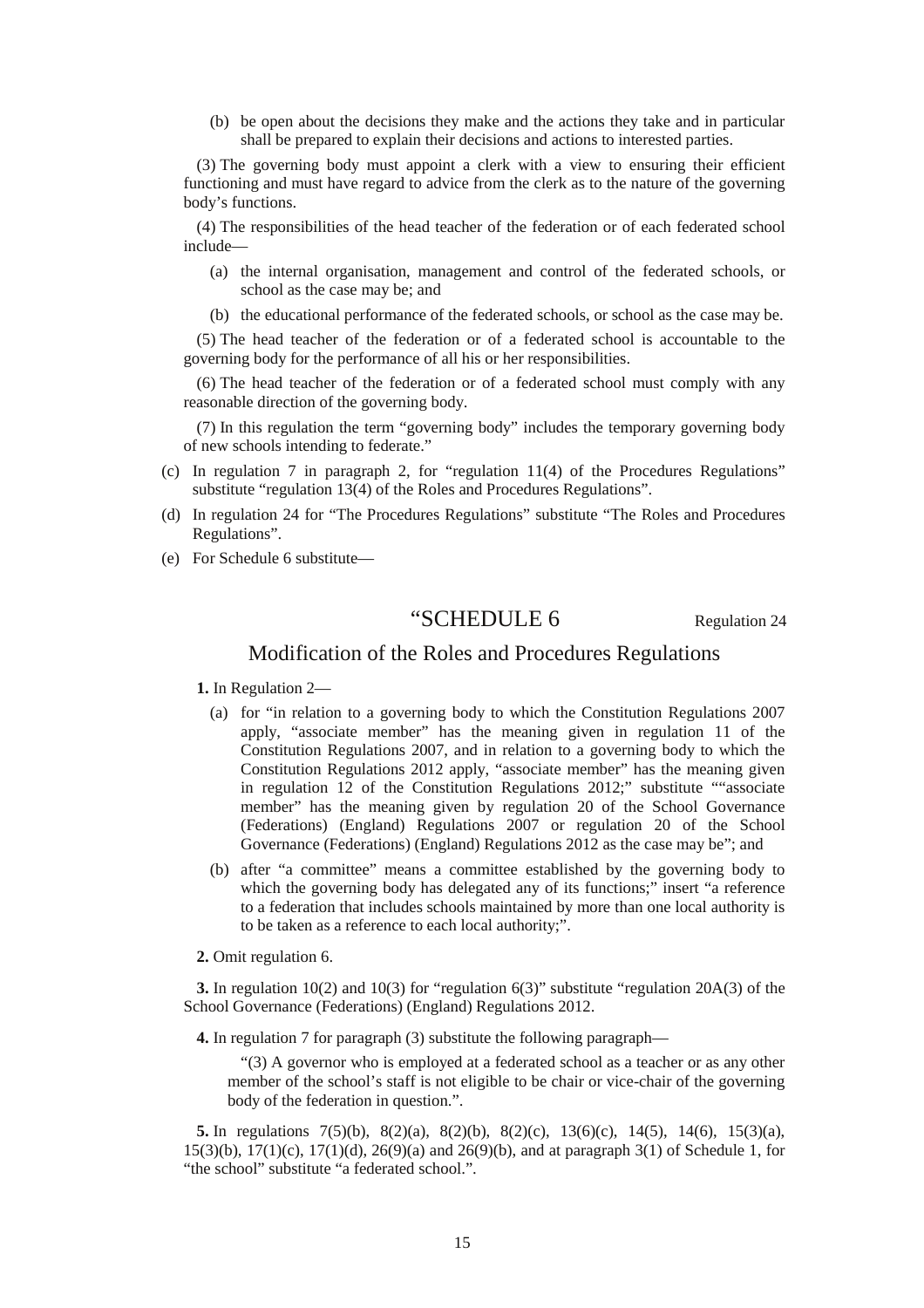**6.** In regulation 14(7) for "a school" substitute "a federation".

**7.** In regulations 10(3), 16(a) 18(1)(b), 18(1)(c), 20(1)(b) and 23(3) for "head teacher" substitute "head teacher of the federation or of a federated school.".

**8.** In regulations 10(2)(b), 12(1)(b), 23(2), 25(b) and at paragraph 3(2) of Schedule 1, for "head teacher of the school" substitute "head teacher of the federation or of a federated school.".

**9.** In regulations 13(4)(b) and 26(2) for "head teacher" substitute "the head teacher of the federation or of each federated school".

**10.** In regulation 21 for "the school staff" substitute "a federated school's staff".

**11.** In regulation 10(5) for "if at any time the school does not have a delegated budget" substitute "if at any time neither the federation nor any federated school within it has a delegated budget".

**12.** In regulation 28 for "maintained school which has a delegated budget" substitute "federation where the federation or any maintained school within it, as the case may be, has a delegated budget".

**13.** In regulation 29 for "maintained school which does not have a delegated budget" substitute "a federation where the federation, or each of the schools within it, as the case may be, does not have a delegated budget".

**14.** In Schedule 1, in sub-paragraph 1(2)(a), for "provided that the value of the relevant person's pecuniary interest is no greater than that of the pecuniary interest commonly held by those paid to work at the school;" substitute "provided that the value of the relevant person's pecuniary interest is no greater than that of the pecuniary interest commonly held by those paid to work at one or more schools within the federation;".

## SCHEDULE 3 Regulation 31

## Pupil Referral Units

## **Amendment to the Education (Pupil Referral Units) (Management Committees etc) (England) Regulations 2007**

**1.**—(1) The Education (Pupil Referral Units) (Management Committees etc) (England) Regulations 2007 are amended as follows.

(2) For regulation 21 substitute—

## **"Application of the School Governance (Roles, Procedures and Allowances) (England) Regulations 2013**

**21.** Regulation 2 and Parts 2 to 5 of, and Schedule 1 to the School Governance (Roles, Procedures and Allowances) (England) Regulations 2013 apply in relation to units as they apply in relation to maintained schools to the extent and with the modifications prescribed in Schedule 3 (and in those regulations as so applied any expression defined in regulation 2 has the same meaning as in that regulation)."

(3) For Schedule 3 substitute—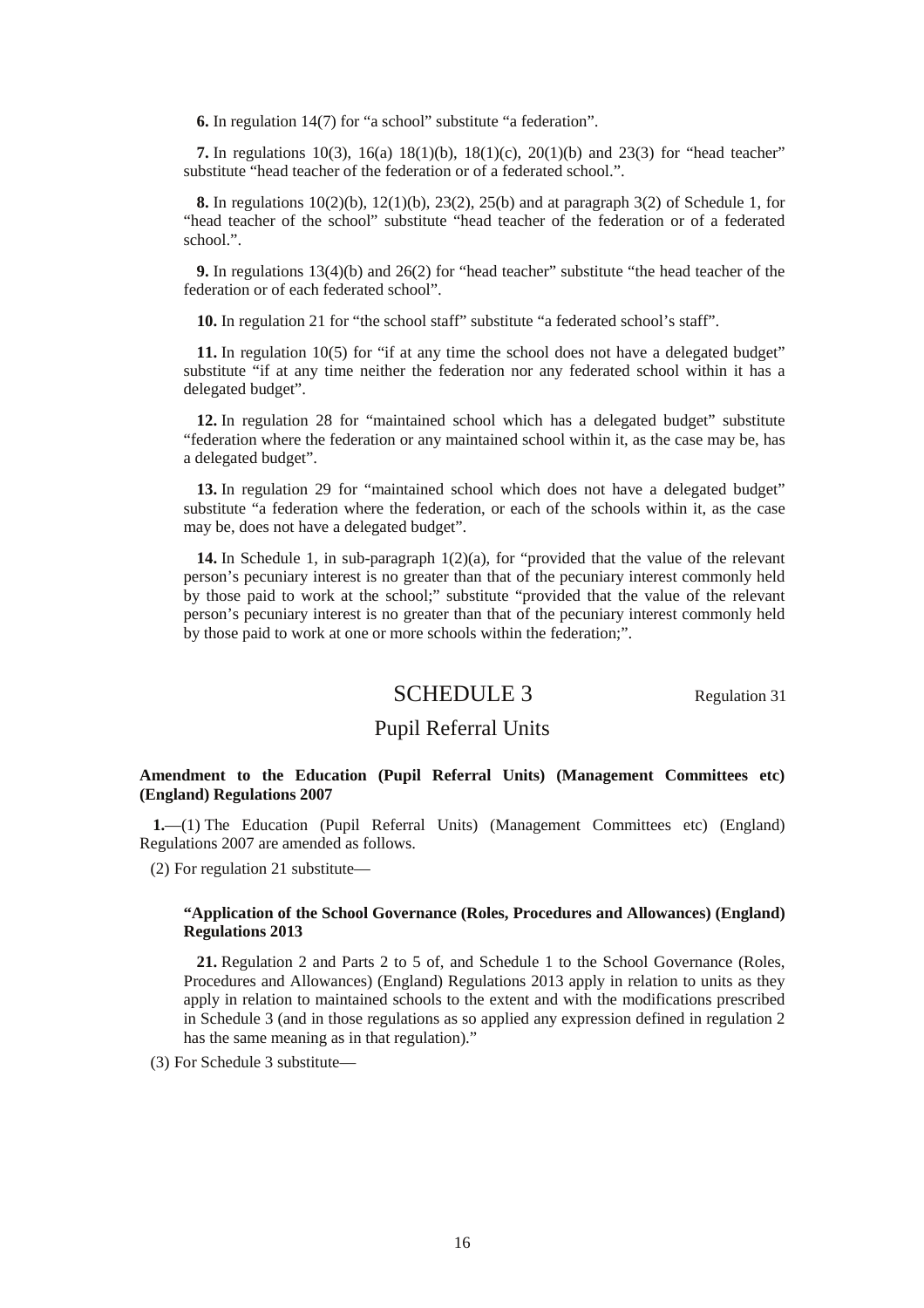## "SCHEDULE 3

## Application and amendment of regulations regarding school governance

## **Application, with modification, of the School Governance (Roles, Procedures and Allowances) (England) Regulations 2013**

**1.** Wherever they appear—

- (a) for references to the "governing body" substitute references to the "committee";
- (b) for references to the "governor" substitute references to a "member";
- (c) for references to the "school" substitute references to the "unit or, as the case may be, the group of units";
- (d) for references to a "committee" substitute references to a "sub-committee of the committee"; and
- (e) omit references to associate members.
- **2.** In regulation 2(2)—
	- (a) following the definition of "a committee" insert the following definition—

"a reference to "the functions of the committee" is a reference to the functions conferred on, or applied to, the committee by any enactment and functions delegated to the committee by the local authority";

(b) omit the definition of "a school".

**3.** In regulation 7—

- (a) in paragraph (1), omit "Subject to section 67 of the EIA 2006 (Power of Secretary of State to appoint additional governors)";
- (b) in sub-paragraph (5)(c), omit "or replaced by a chair nominated by the Secretary of State pursuant to section 67 of the EIA 2006".

**4.** In regulation 9(1) omit ", unless the chair has been nominated by the Secretary of State pursuant to section 67 of the EIA 2006".

**5.** In regulation 13(6) omit sub-paragraph (c).

**6.** In regulation 14 omit paragraphs (5) and (6).

- **7.** In regulation 17—
	- (a) in sub-paragraph (1)(b) for "Schedule 6 to the Constitution Regulations" substitute "Schedule 2 to these Regulations";
	- (b) in sub-paragraph  $(1)(c)$  omit "or with the religious character"; and
	- (c) in paragraph (5) for "paragraph 5 of Schedule 6 to the Constitution Regulations 2007" substitute "paragraph 4 of Schedule 2 to these Regulations".

**8.** In regulation 18(1) omit "and regulation 3(2) of the Religious Character of Schools (Designation Procedure) Regulations 1998".

**9.** Omit regulation 19(1), (3) and (4).

**10.** In regulation 23—

(a) for paragraph (2) substitute—

"(2) The committee must appoint a clerk to each sub-committee, who must not be the teacher in charge of the unit or, as the case may be, of any unit in the group of units."; and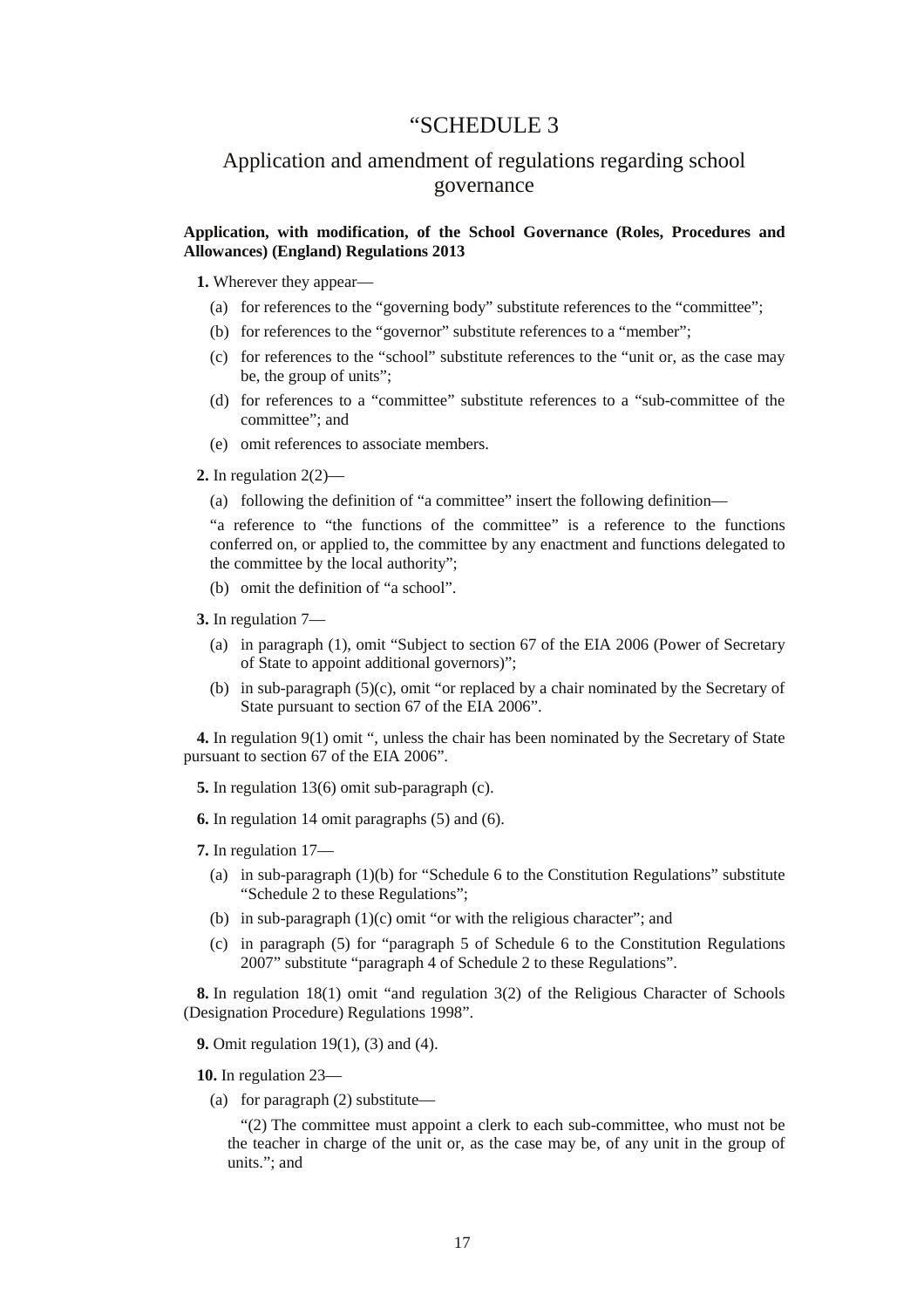(b) in paragraph (3) omit "of theirs".

**11.** Omit regulation 24."

## **Amendment to the Education (Pupil Referral Units) (Application of Enactments) (England) Regulations 2007(a)**

**2.** Omit regulation 25 of the Education (Pupil Referral Units) (Application of Enactments) (England) Regulations 2007.

## **EXPLANATORY NOTE**

### *(This note is not part of the Regulations)*

These Regulations deal with procedures to be adopted by governing bodies of all maintained schools in England from 1st September 2013. They simplify the requirements that were previously in the Education (School Government) (Terms of Reference) (England) Regulations 2000, the Education (Governors' Allowances) (England) Regulations 2003 and the School Governance (Procedures) (England) Regulations 2003, all of which are revoked by these Regulations.

Part 2 makes provision for the roles of the governing body and head teacher and replaces, in a reduced form, requirements which were previously provided for in the Education (School Government) (Terms of Reference) (England) Regulations 2000. It introduces 3 core functions on which governing bodies should focus. Regulation 6(3) places a new obligation on governing bodies to have regard to advice from the clerk to the governing body as to the nature of the governing body's functions.

Part 3 deals with the appointment and removal of officers of the governing body, and their functions. The main changes from the School Governance (Procedures) (England) Regulations 2003 are to simplify some of the requirements in relation to the setting of the chair's and vicechair's term of office in regulation 7 and to reduce the list of functions of the clerk to the governing body in regulation 11.

Part 4 provides for meetings and proceedings of the governing body. The main changes from the previous regulations include the provision at regulation  $14(7)(d)$  that the proceedings of a governing body are not invalidated by any person not having received written notice of the meeting or a copy of the agenda for the meeting. In addition, regulation 14(8) provides the governing body may approve alternative arrangements for governors to participate or vote at meetings of the governing body including but not limited to by telephone or video conference. A number of restrictions on a governing body delegating its functions have also been removed.

Part 5 deals with the establishment and proceedings of committees of governing bodies.

Part 6 deals with allowances to be paid to governors and associate members and replaces, in a reduced form, requirements which were previously provided for in the Education (Governors' Allowances) (England) Regulations 2003.

Regulation 4 and Schedule 2 to these Regulations make amendments including to the School Governance (Federations) (England) Regulations 2012 ("the Federations Regulations"). The amendments to the Federations Regulations have the effect of applying these Regulations, with modifications, to governing bodies of federations.

Part 7 and Schedule 2 to these Regulations make amendments to the Education (Pupil Referral Units) (Management Committees etc) (England) Regulations 2007 ("the MCR") by applying Regulation 2 and Parts 2 to 5 of, and Schedule 1 to these Regulations to management committees of Pupil Referral Units. Section 19 of the Education Act 1996 ("EA 1996") requires local

<sup>(</sup>**a**) S.I. 2007/2979, paragraph 1 to Schedule 3 of which was revoked by S.I. 2008/3093. S.I.2007/2979, was also amended by S.I 2010/1074 (which was revoked by S.I. 2010/1919), S.I. 2012/1201, S.I 2012/1825 and S.I. 2012/3158.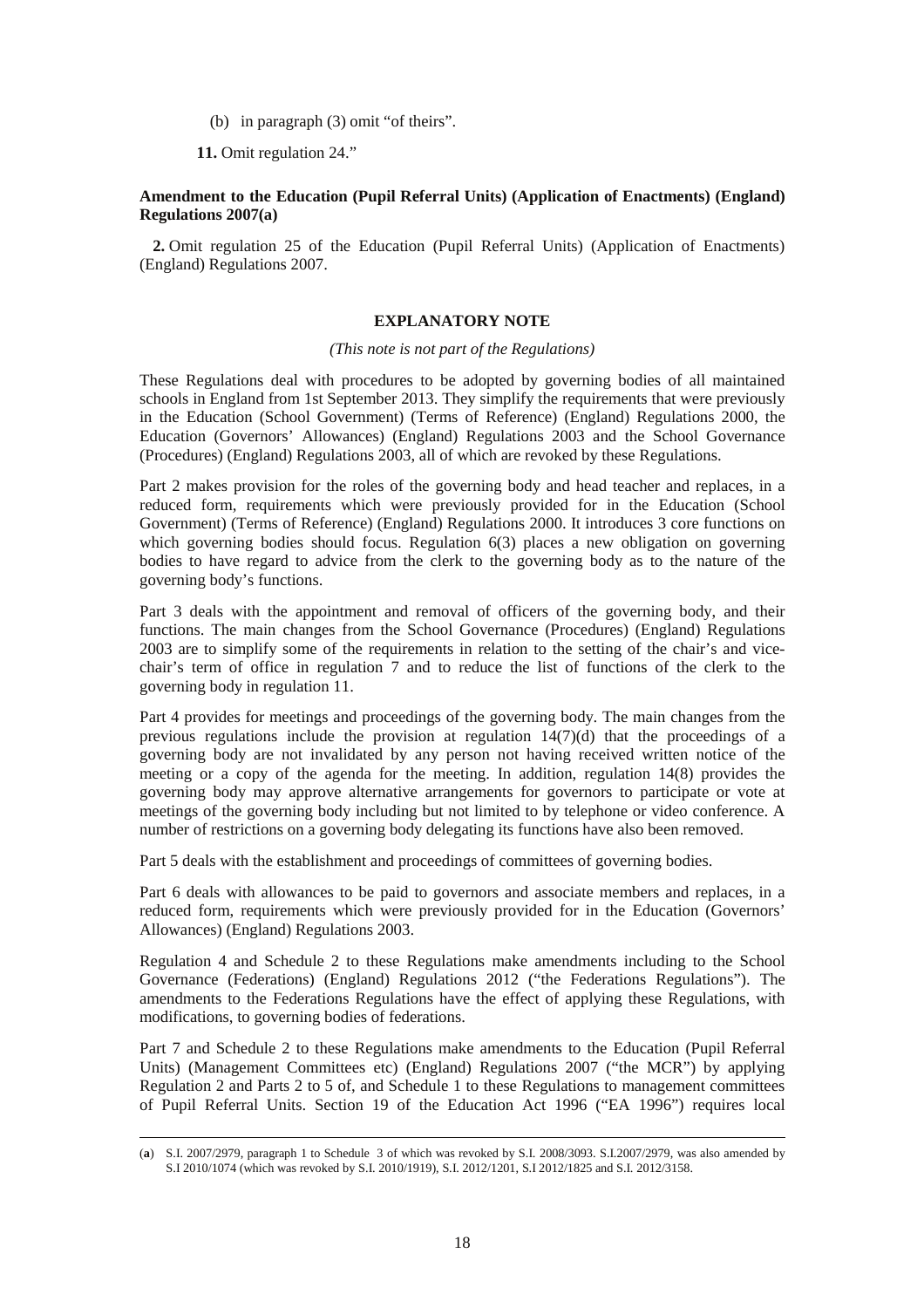authorities ("LAs") to make arrangements for the provision of suitable education at school or otherwise than at school for those children of compulsory school age who, by reason of illness, exclusion from school or otherwise may not for any period receive suitable education unless such arrangements are made for them. Any school established and maintained by a local authority which is specially organised to provide education for such children is known as a Pupil Referral Unit ("unit") (see section 19 (2B) of EA 1996). Paragraph 3 of Schedule 1 to EA 1996 provides for adaptations and modifications of the application of enactments to units. Paragraph 15 of Schedule 1 to EA 1996 provides that regulations may make provision for the delegation of LA functions, or for the prohibition of delegation of LA functions, to the management committees of units.

Regulation 31 provides that the MCR are amended as set out in Schedule 2. New regulation 21 of the MCR applies these Regulations to units with the modifications set out in the new Schedule 3 to the MCR.

Paragraph 2 of Schedule 1 to the EA 1996 provides that references in any enactment to the head teacher of a school must be read in relation to a unit as a teacher in charge of the unit (whether known as the head teacher or not).

A full regulatory impact assessment has not been produced for this instrument as no impact on the private or voluntary sectors is foreseen since the net impact is to reduce burdens and constraints on governing bodies, and it will not impose any additional cost or increase the workload for schools or local authorities.

<sup>©</sup> Crown copyright 2013

Printed and published in the UK by The Stationery Office Limited under the authority and superintendence of Carol Tullo, Controller of Her Majesty's Stationery Office and Queen's Printer of Acts of Parliament.